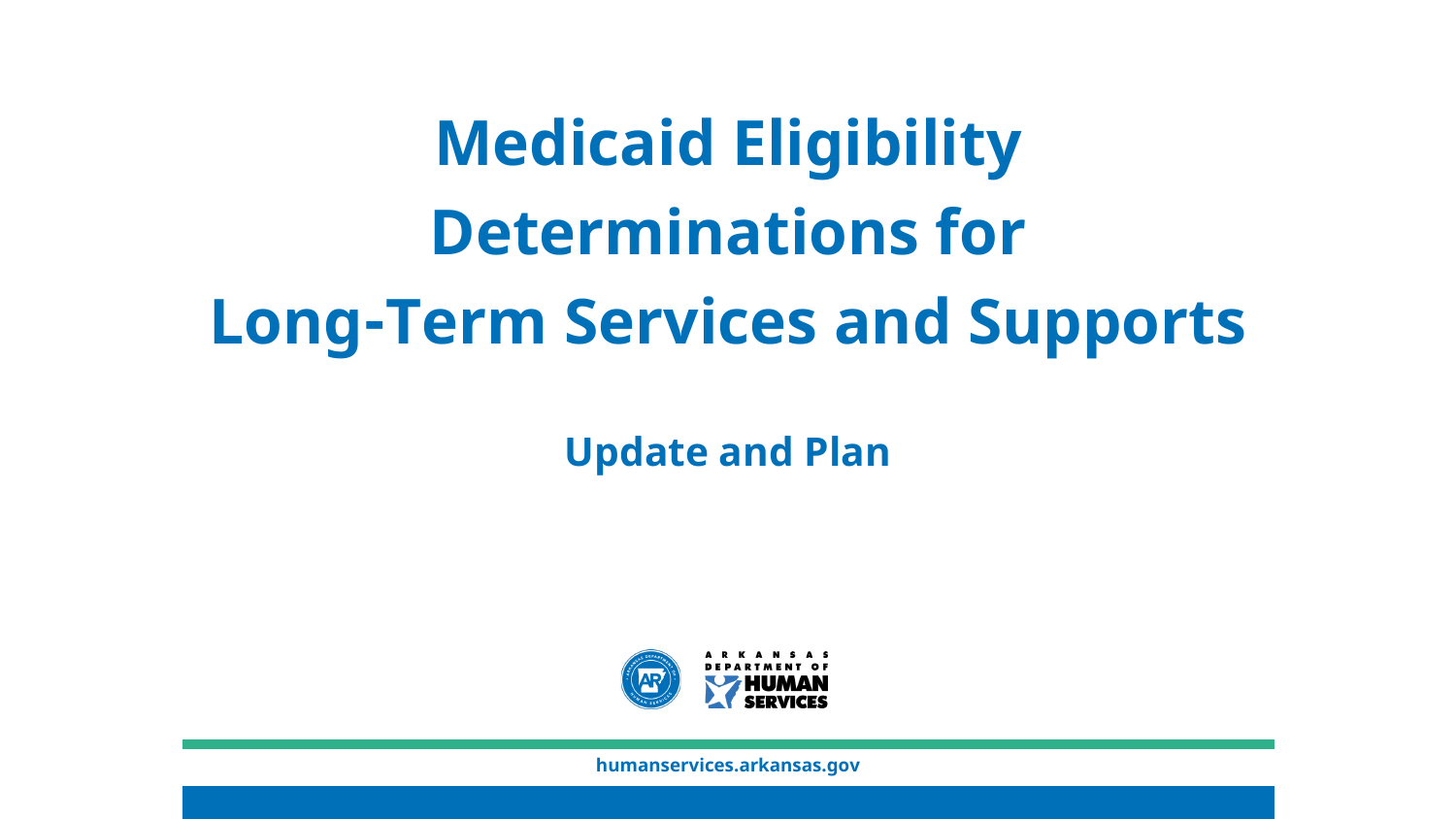### **LTSS Eligibility Determination Status**

- Long-Term Services and Supports (LTSS) refer to both institutional care and home- and community-based services (HCBS) for Medicaid clients with disabling conditions and chronic illnesses. Medicaid is the primary payer across the nation for LTSS.
- Generally, LTSS eligibility applications should be processed within 45 days. As of December 9, there are:
	- 516 overdue eligibility applications for nursing home residents
	- 270 overdue eligibility applications for assisted living residents
- Sometimes, eligibility delays force facilities to submit claims for residents on paper, also known as redline claims. DHS estimates there are approximately 668 outstanding redline claims pending.

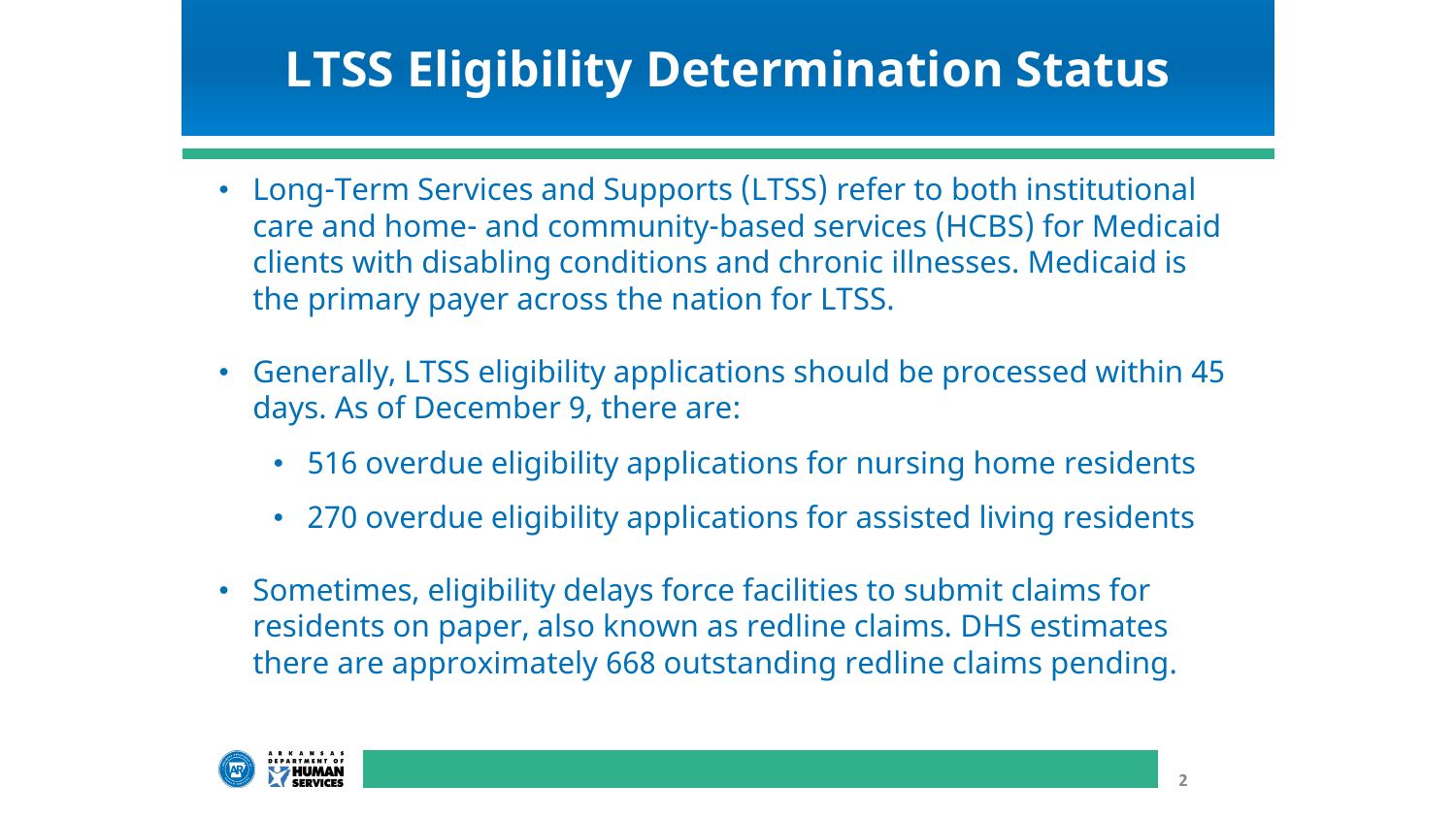# **Division of County Operations Backlog Operations Planning**

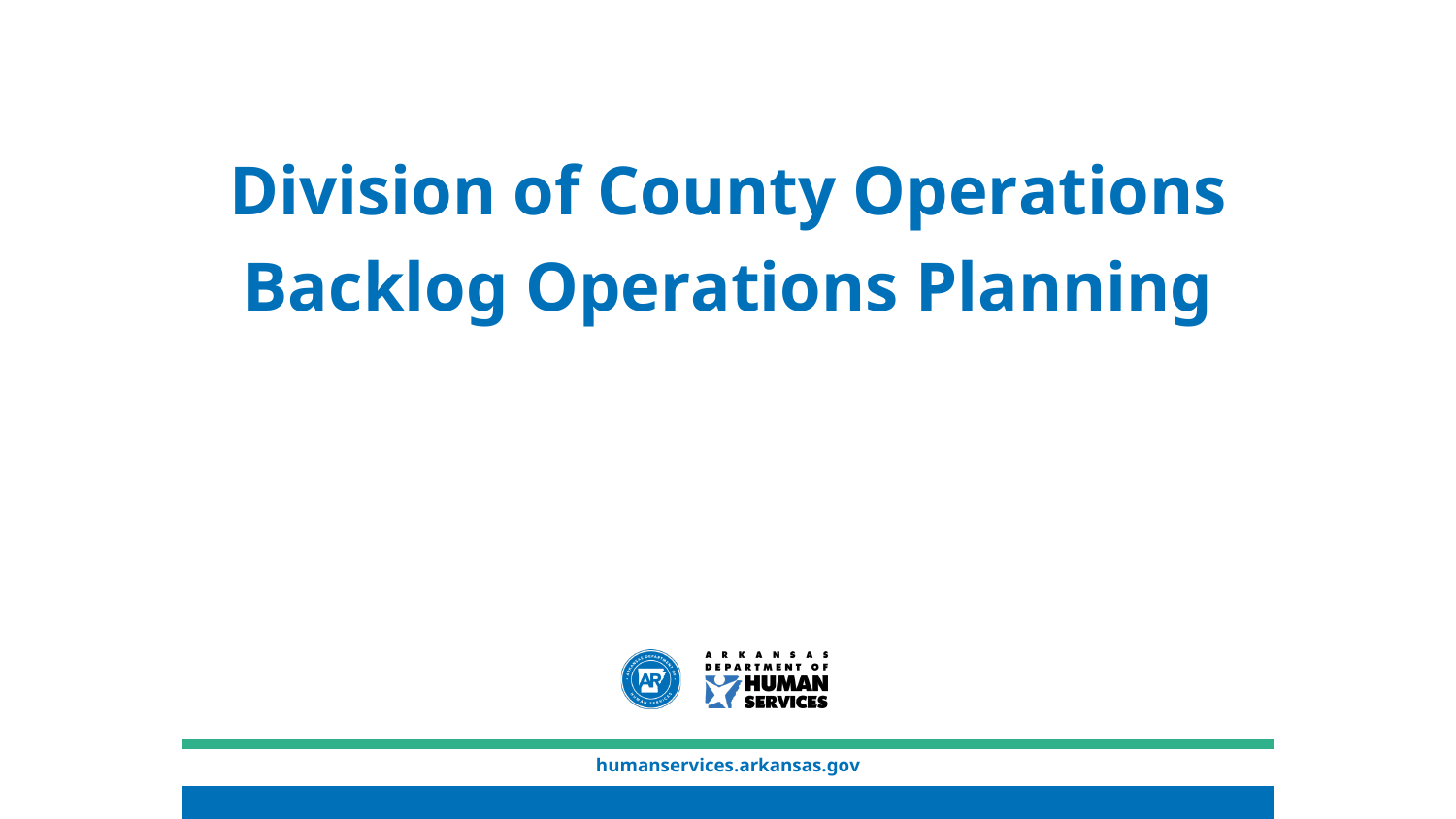### **Eligibility Staff Vacancies**

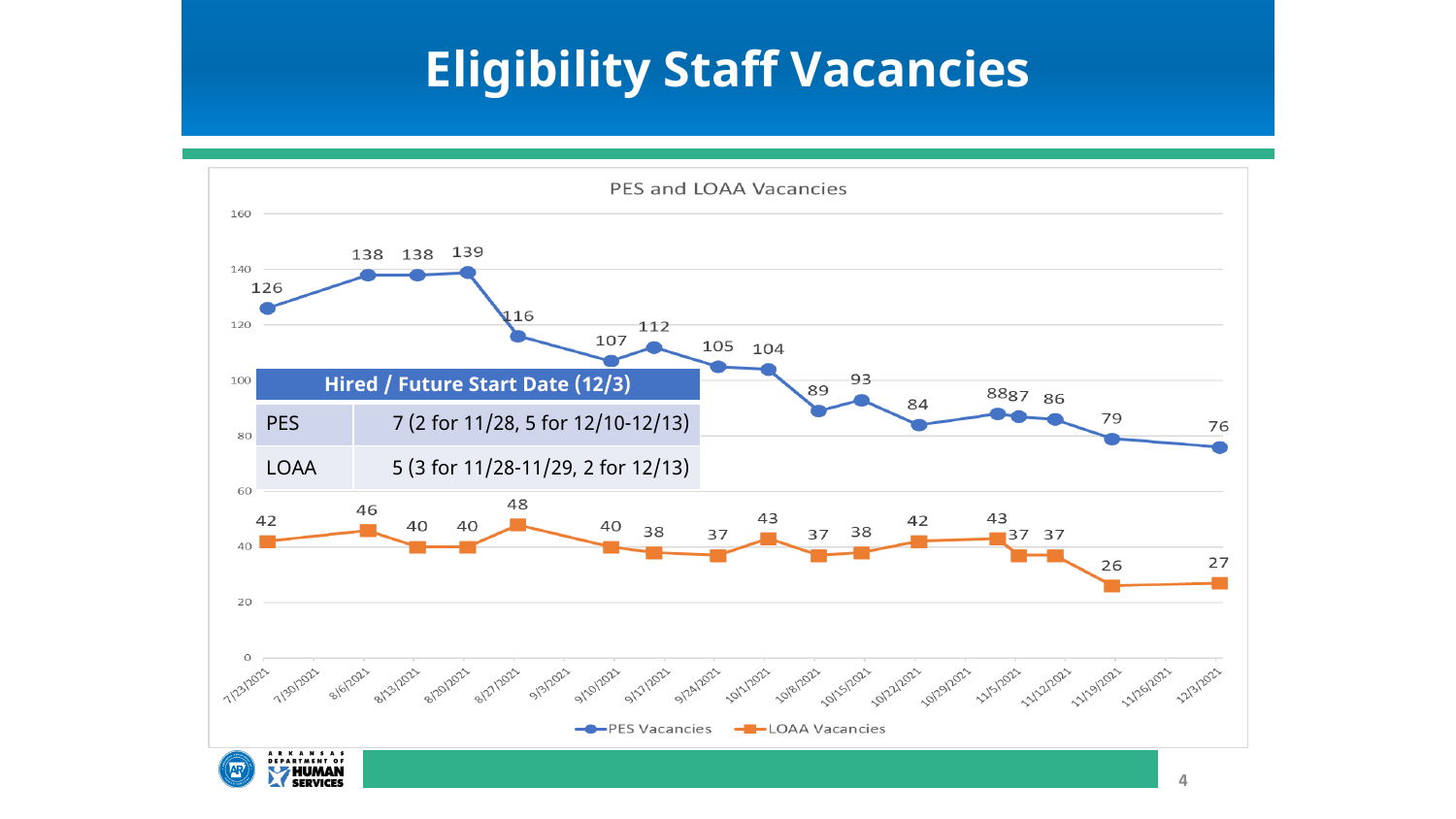#### **LTSS Staff Vacancies**

| <b>Position Title</b>                     | <b>Number Allocated</b> | Number Filled                                     | <b>Number</b><br><b>Vacant</b> |
|-------------------------------------------|-------------------------|---------------------------------------------------|--------------------------------|
| <b>Program Eligibility</b><br>Specialist  | 93                      | 83 (includes 7 new<br>workers learning<br>policy) | 10                             |
| Local Admin. Assistants                   | 11                      | 10                                                | 1                              |
| <b>Program Eligibility</b><br>Supervisors | 9                       | 8                                                 | 1                              |
|                                           |                         |                                                   |                                |

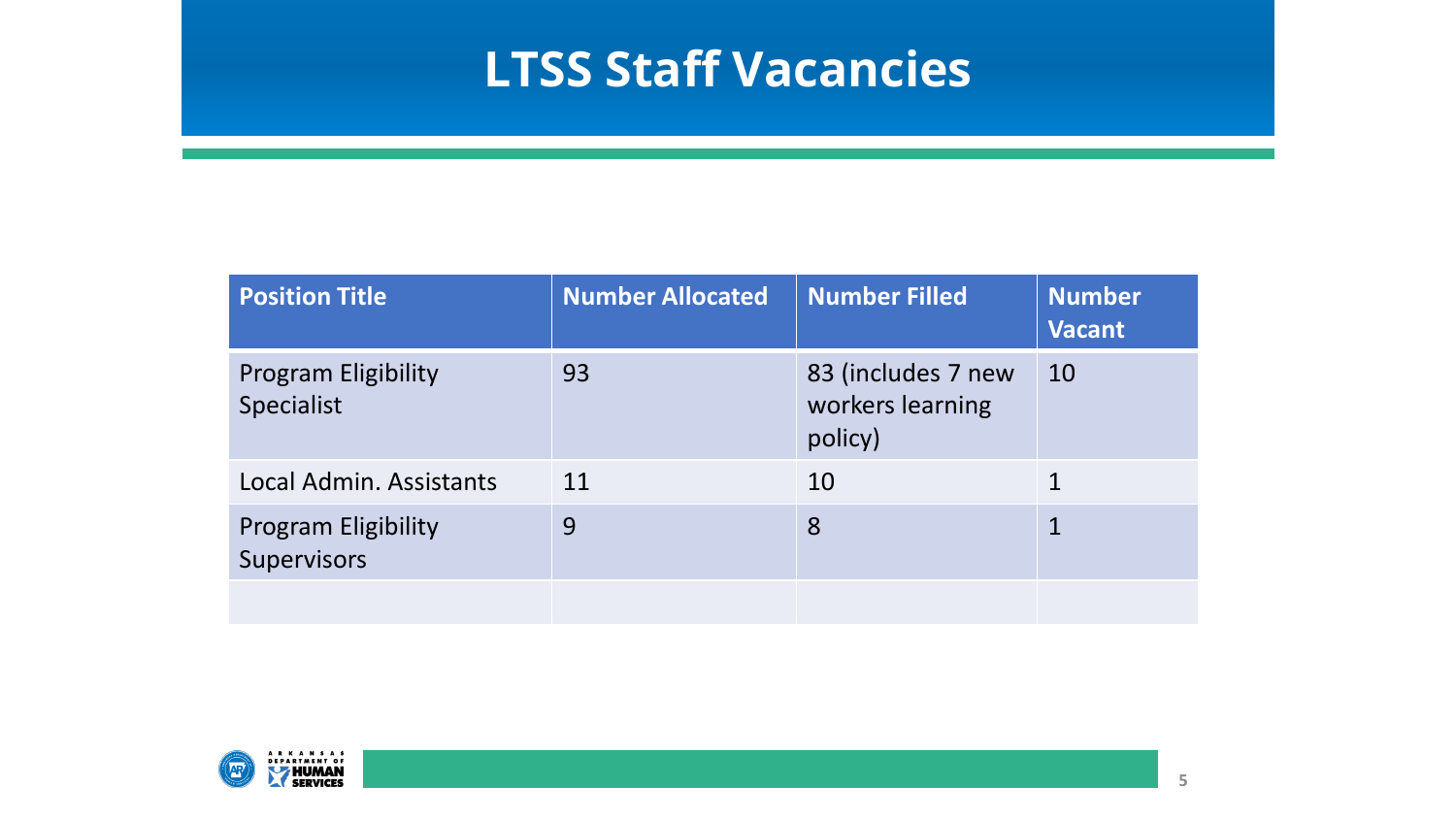# **Overall Backlog Resolution Plan Steps Taken To Date:**

- Streamlined hiring process to allow managers to hire Program Eligibility Specialists and Local Office Administrative Assistants more rapidly
- Since July 23:
	- Program Eligibility Specialist vacancies have reduced from a high of 139 to 76 as of December 9th
	- Local Office Administrative Assistants vacancies have reduced from a high of 48 to 27 as of December 9th
- Hired 26 Extra Help Program Eligibility Specialists to assist
- Onboarded 14 contracted temp Local Office Admin. Assistants

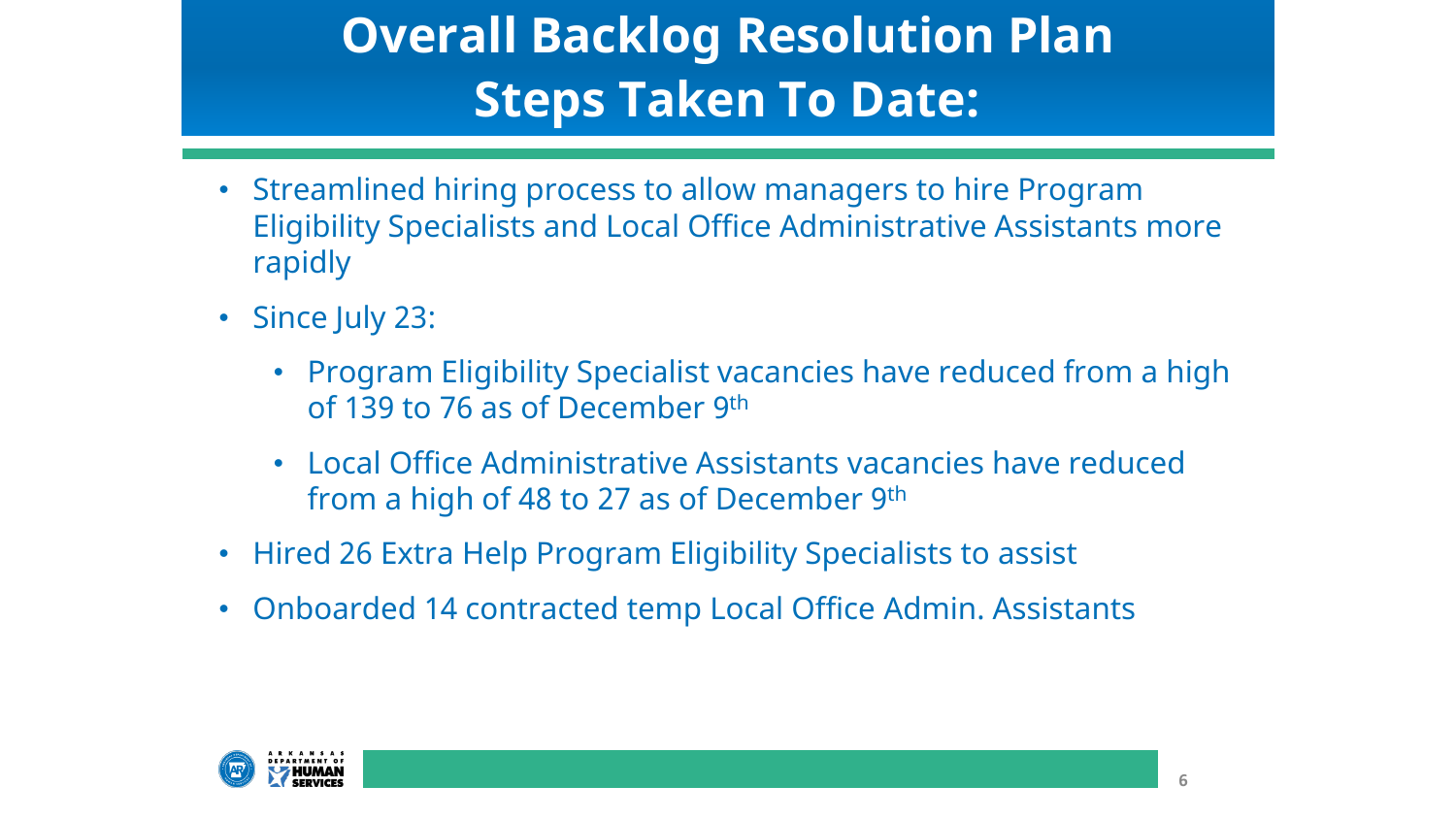## **Overall Backlog Resolution Plan Steps Taken To Date:**

- Caseworkers have voluntarily worked 26,576 hours of overtime since July 19th to focus on overdue work
- Additional Staff have been trained:
	- Caseworkers 176
	- Clerical 174
	- Specialty Workers 5
	- Supervisors 10
- Implemented pay changes for Local Office Administrative Assistants and Program Eligibility Specialists to help improve retention

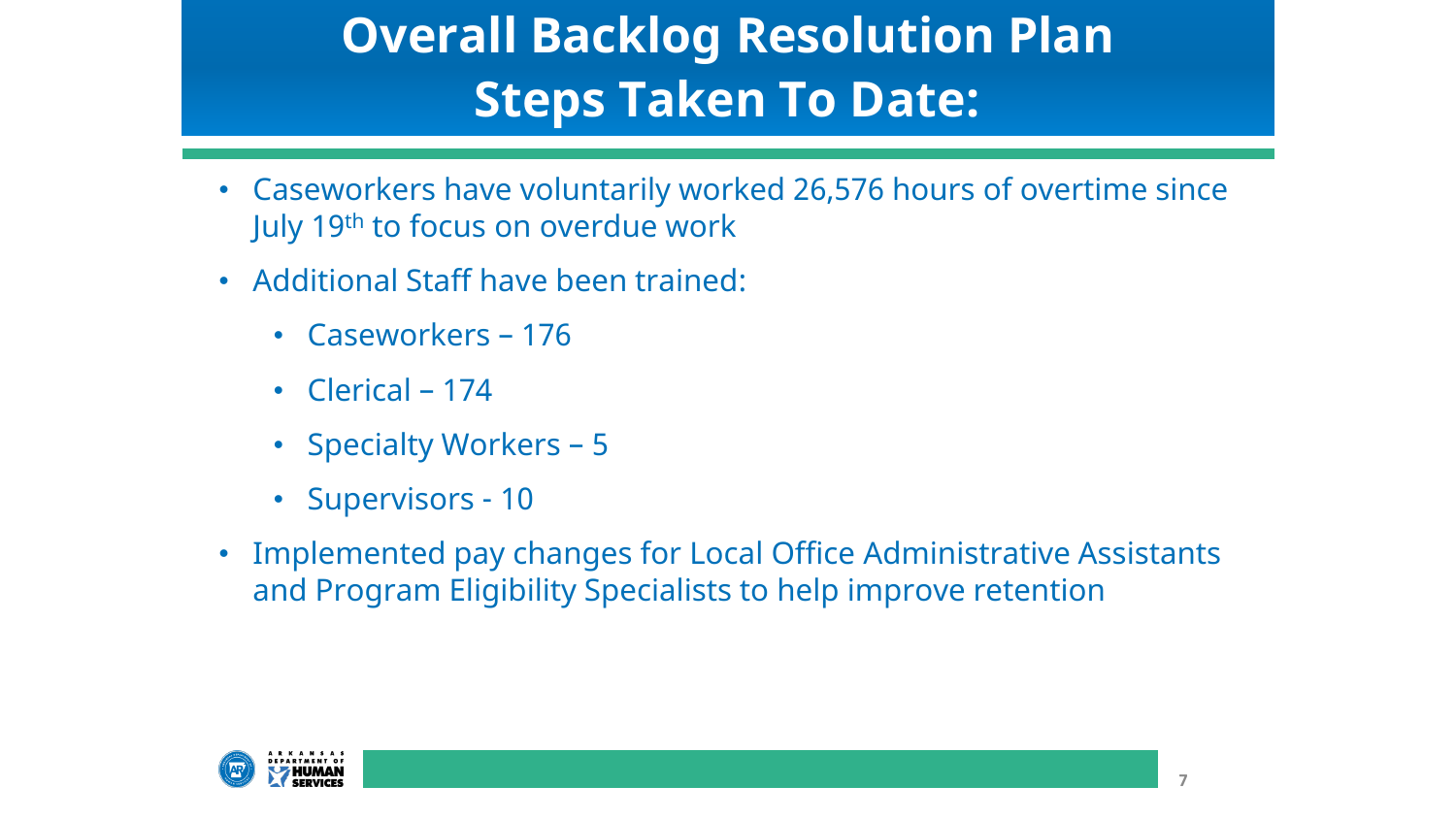# **Overall Backlog Resolution Plan Next Steps:**

- Deloitte ARIES contract amendment for surge backlog assistance
- Maximus Health Services contract to assist with backlog, assist with public health emergency wind down for Medicaid, and ongoing support for surge capacity in the future when problems arise
	- Both vendors will focus on Medicaid, specifically the lesscomplicated MAGI and other Medicaid that does not involve the long-term services and supports categories.
- Implementing specific productivity minimum requirements for DCO staff now that they have had a period of adjustment to the new system

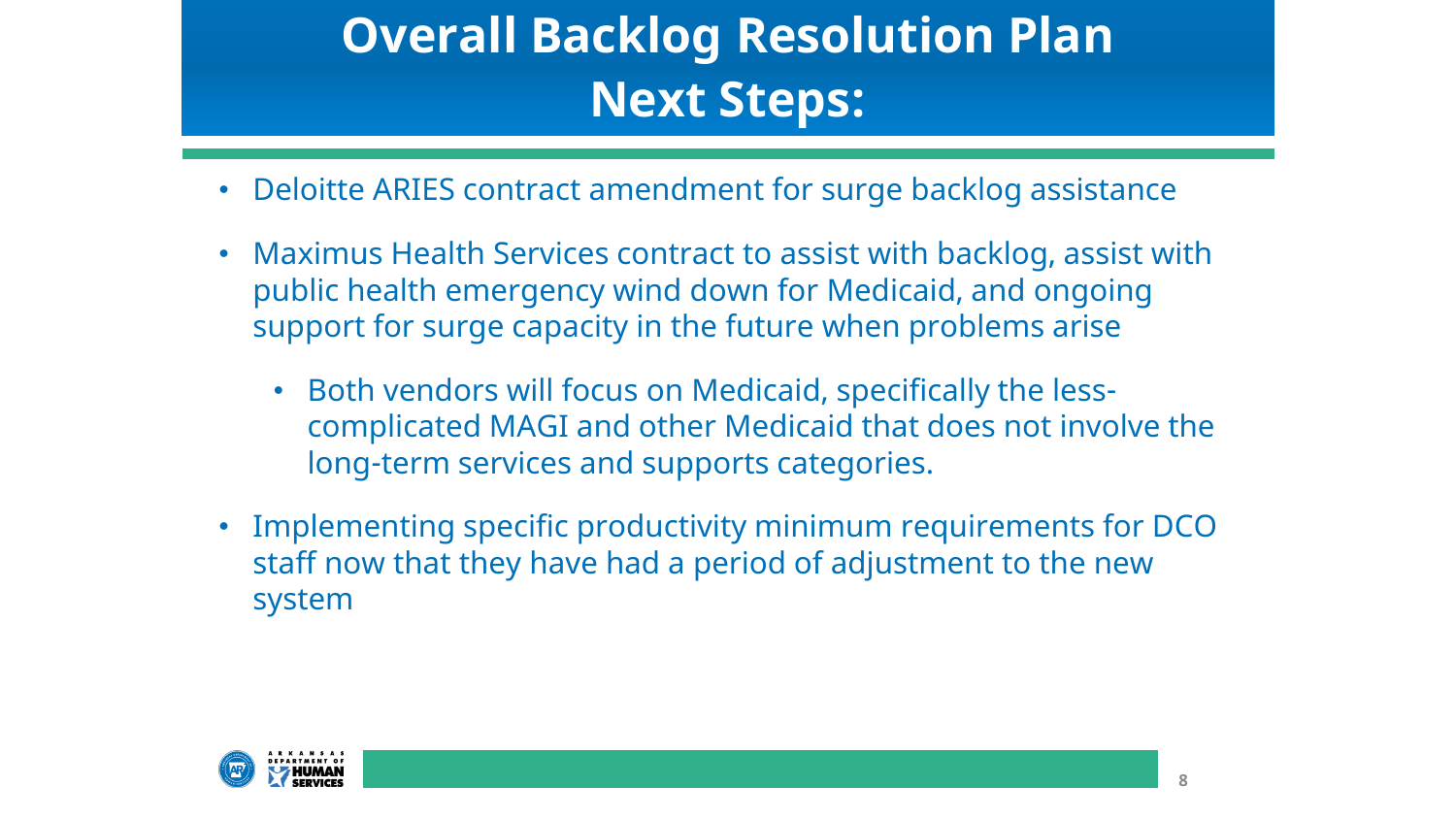# **LTSS Backlog Resolution Plan Next Steps:**

- The vendor support from Deloitte and Maximus will allow DCO to allocate additional Medicaid trained staff to the LTSS unit to focus on eliminating that backlog and remaining timely.
- DCO is implementing a tiger team to work through approximately 2,000 remaining issues with level of care that are affecting facilities / providers ability to bill on active cases. This issue was caused during data conversion from the old to the new system. DHS vendors have resolved 10,000 systematically and the remainder need to be manually reviewed and updated.

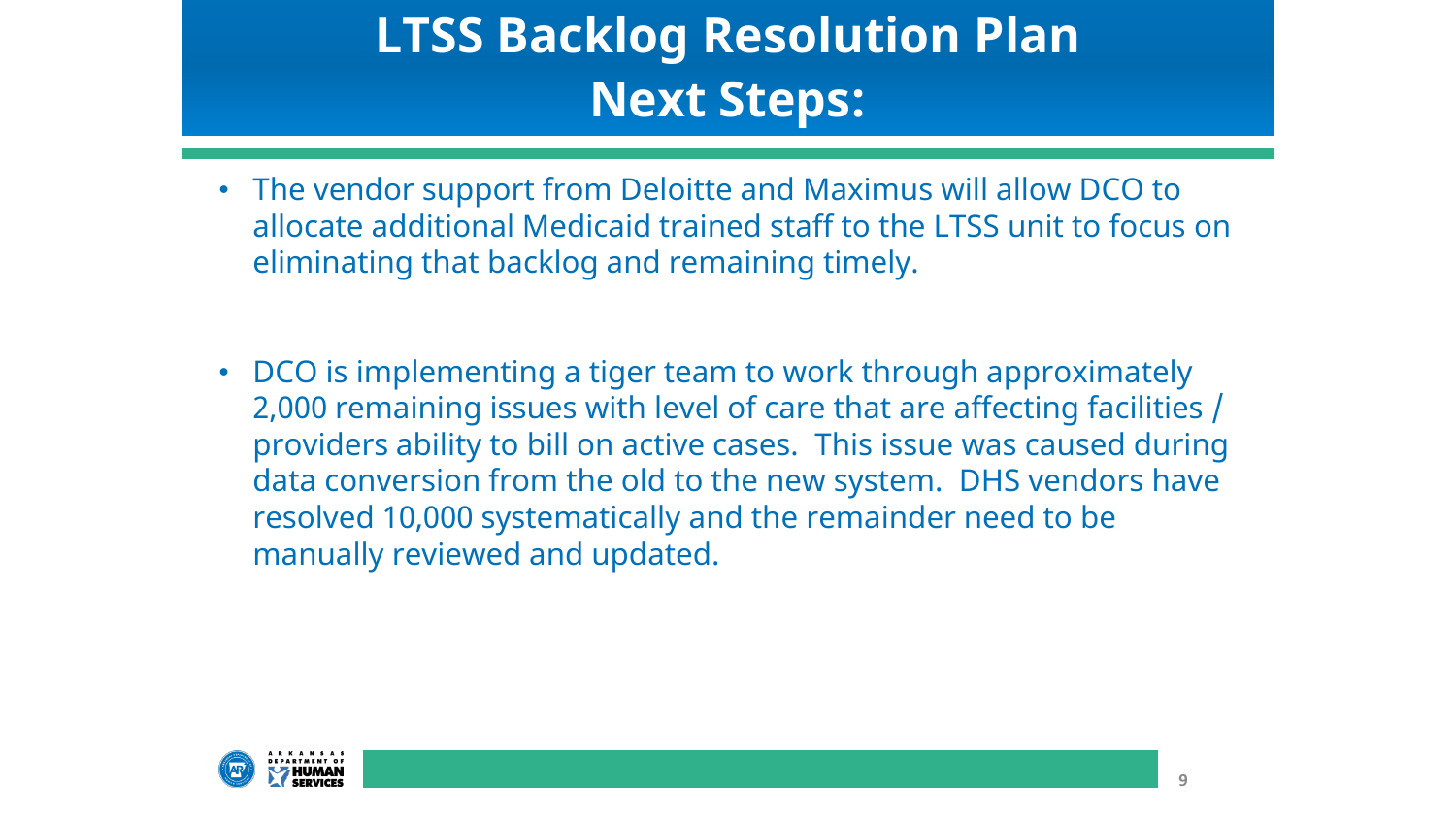# **LTSS Backlog Resolution Plan Next Steps:**

- Additional staff will be permanently added to the LTSS Unit, using existing vacant DHS positions:
	- 17 additional caseworkers for a total of 110
	- 1 additional LTSS-Program Eligibility Supervisor for a total of 10
	- 1 additional Local Office Administrative Assistant for a total of 12
- DHS will be asking in January for legislative approval to add one 1 Registered Nurse position for a total of 3

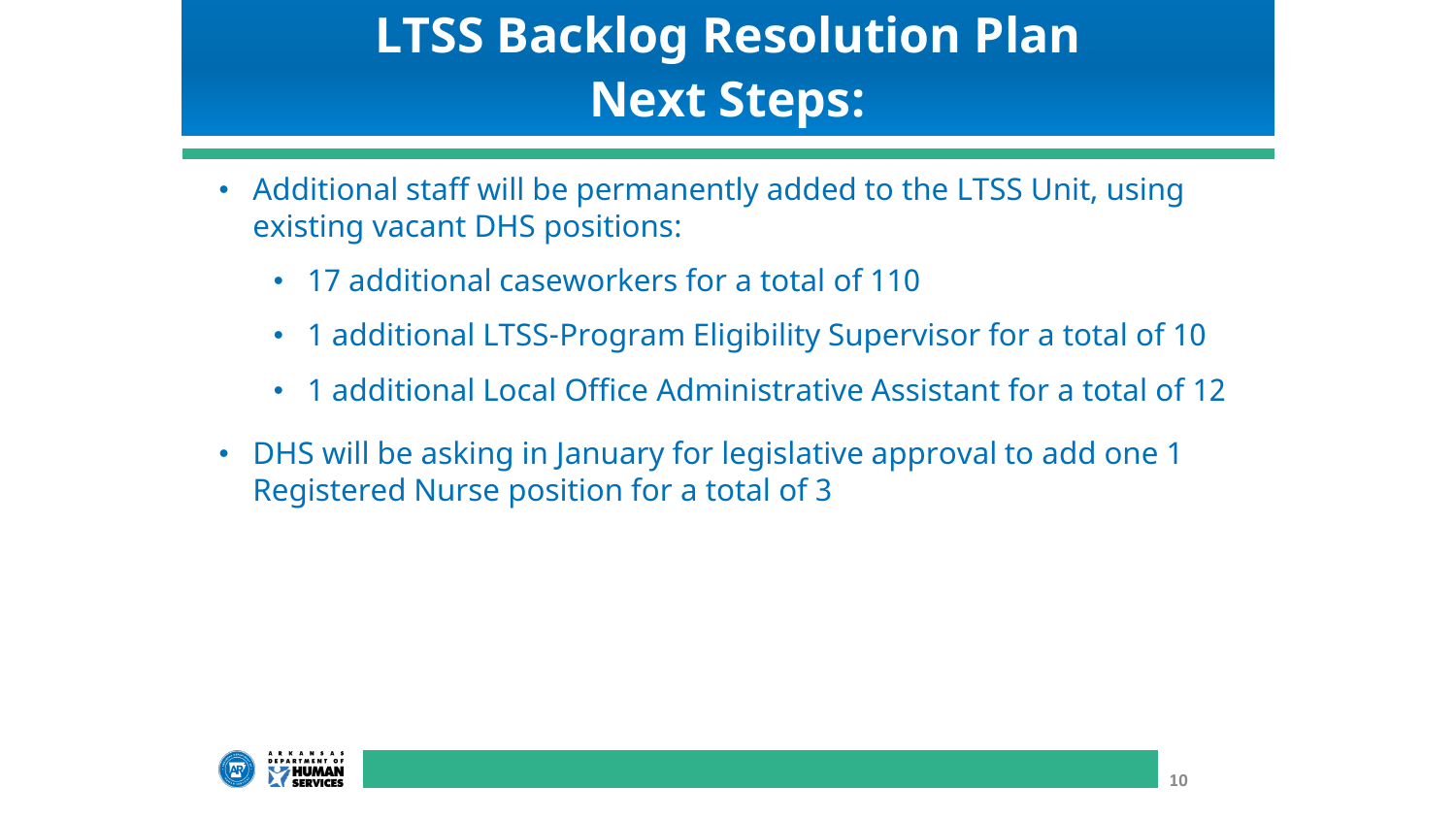# **LTSS Backlog Resolution Plan Next Steps:**

- Due to the complexity and sensitivity of LTSS cases, DHS will ask the Legislature in Fiscal Session to upgrade certain positions in the unit:
	- LTSS Program Eligibility Specialists from GS06 to GS07
	- LTSS Program Eligibility Supervisors from GS07 to GS08
	- LTSS Unit Supervisor from GS08 to GS10
- Although the position upgrades will not take effect until July 1, DHS will move to immediately increase pay for current employees in these positions to at least entry-level for the higher grade, and to offer the increased pay for new employees coming into these positions in the LTSS unit.
- DCO will absorb the approximately \$1.7 million cost using existing funding

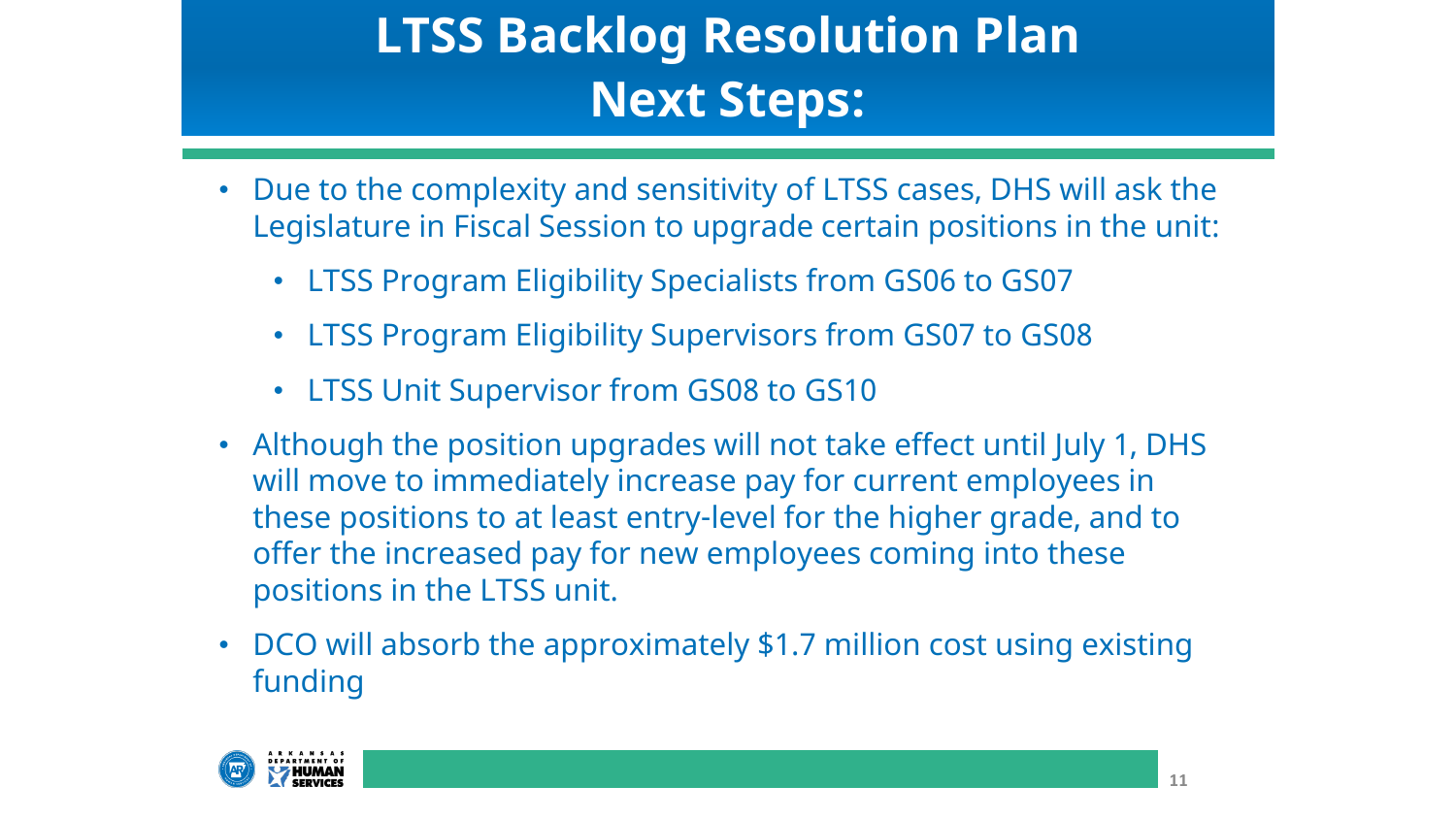# **Division of Medical Services Redline Claim Backlog**

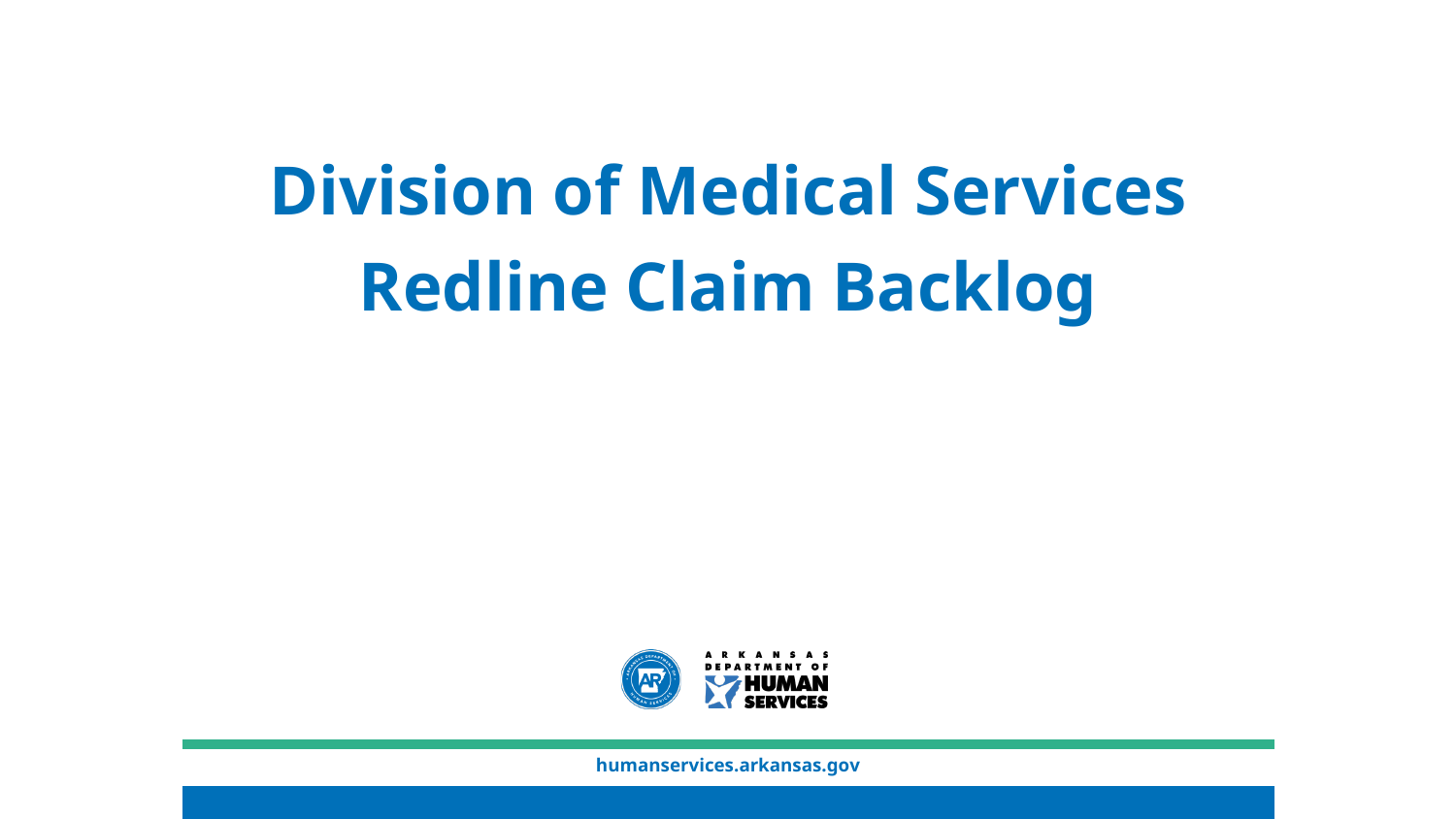### **DMS Redline Claim Backlog**

- ❖ A redline claim is a claim that must be sent on paper for processing to override an edit or audit in the system that is preventing it from paying.
- ◆ Many of the redline claims in the backlog are related to eligibility issues.
- Currently, DMS only has 1 staff member that can research these claims and prepare them for payment.
- ◆ DMS has asked Gainwell to supply additional claims researchers to assist in working this backlog.

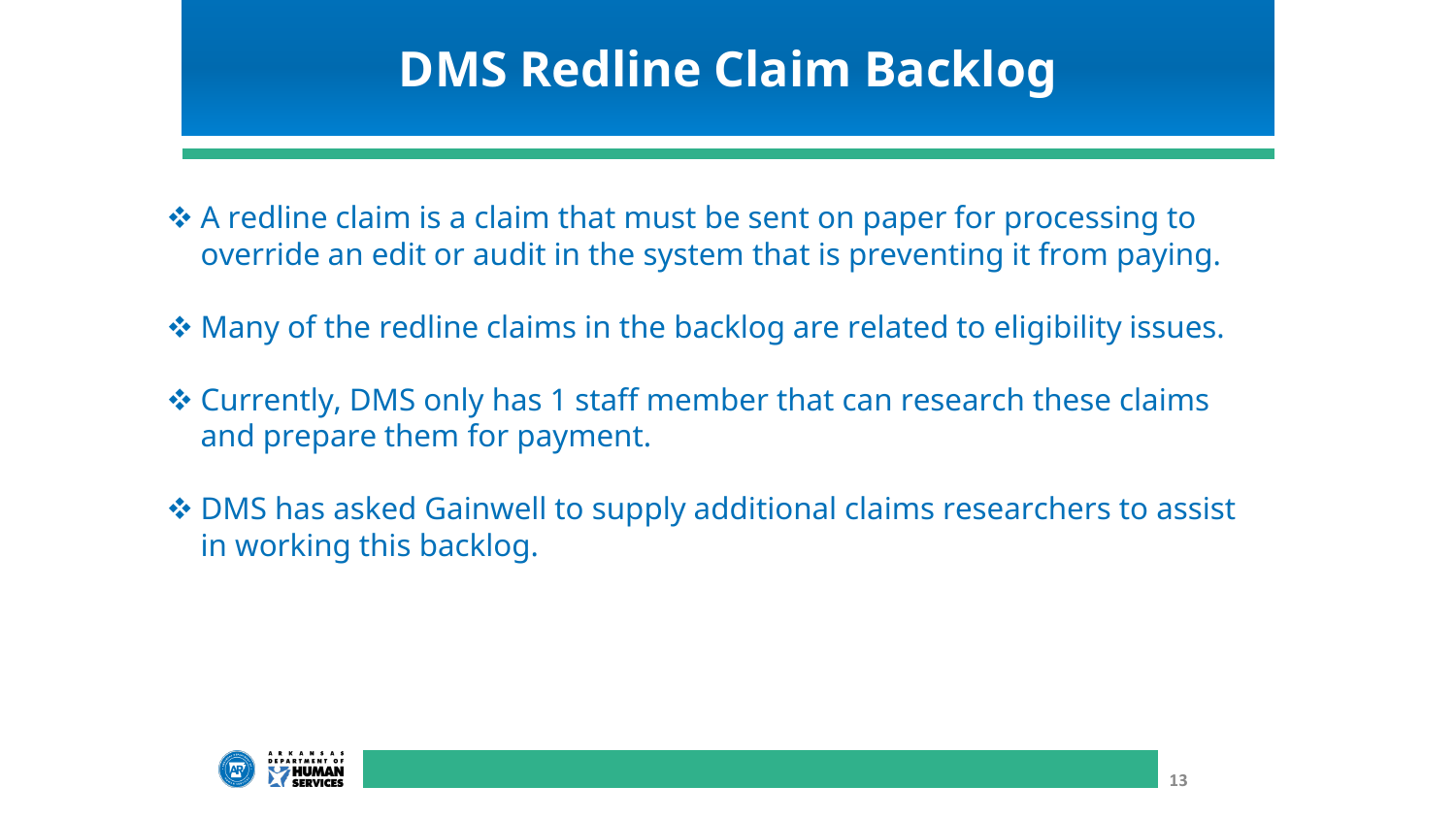### **DMS Redline Claim Backlog**

#### Claims with DHS:

| <b>Group of Claims</b>                                                   | <b>Total</b> |
|--------------------------------------------------------------------------|--------------|
| Claims that can be processed                                             | 76           |
| Claims that need additional eligibility<br>correction by DCO             | 21           |
| Claims that need additional correction by<br>provider (will be returned) | 171          |

- At this time, DHS believes it can work the outstanding 76 claims in approximately 4 weeks.
- ◆ DHS is exploring other options for additional resources to help support this effort.

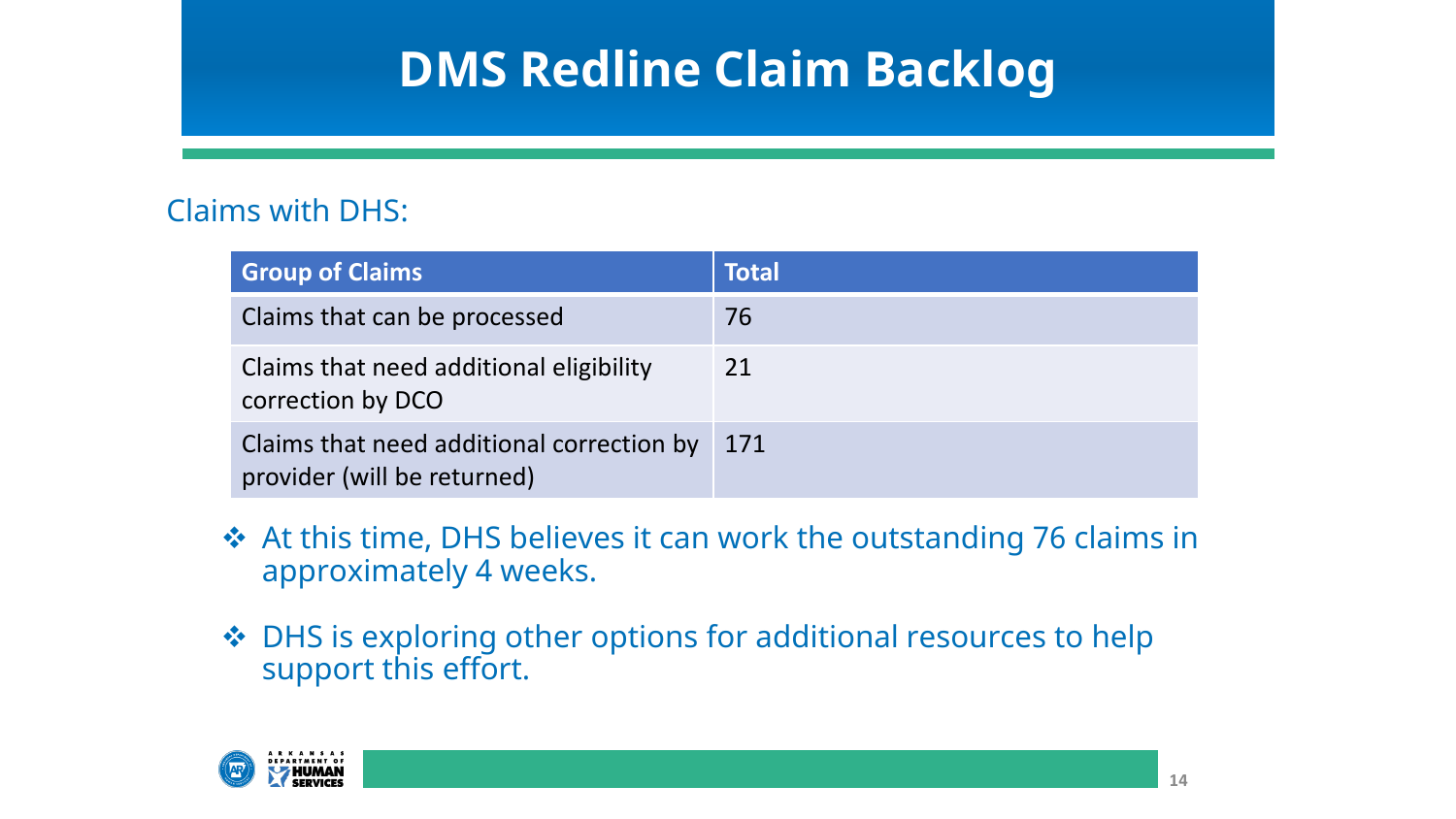#### **DMS Redline Claim Backlog**

Claims with Gainwell:

- ❖ Gainwell is currently assessing 398 claims.
- ◆ Of those 398 claims, 56 will need to be returned to the provider for correction.
- Some of the claims will need to be returned to DCO for eligibility corrections. The amount is not known at this time.
- Some of the claims can be processed as-is. DHS expects these correct claims will be processed by December 22 and paid the next week.